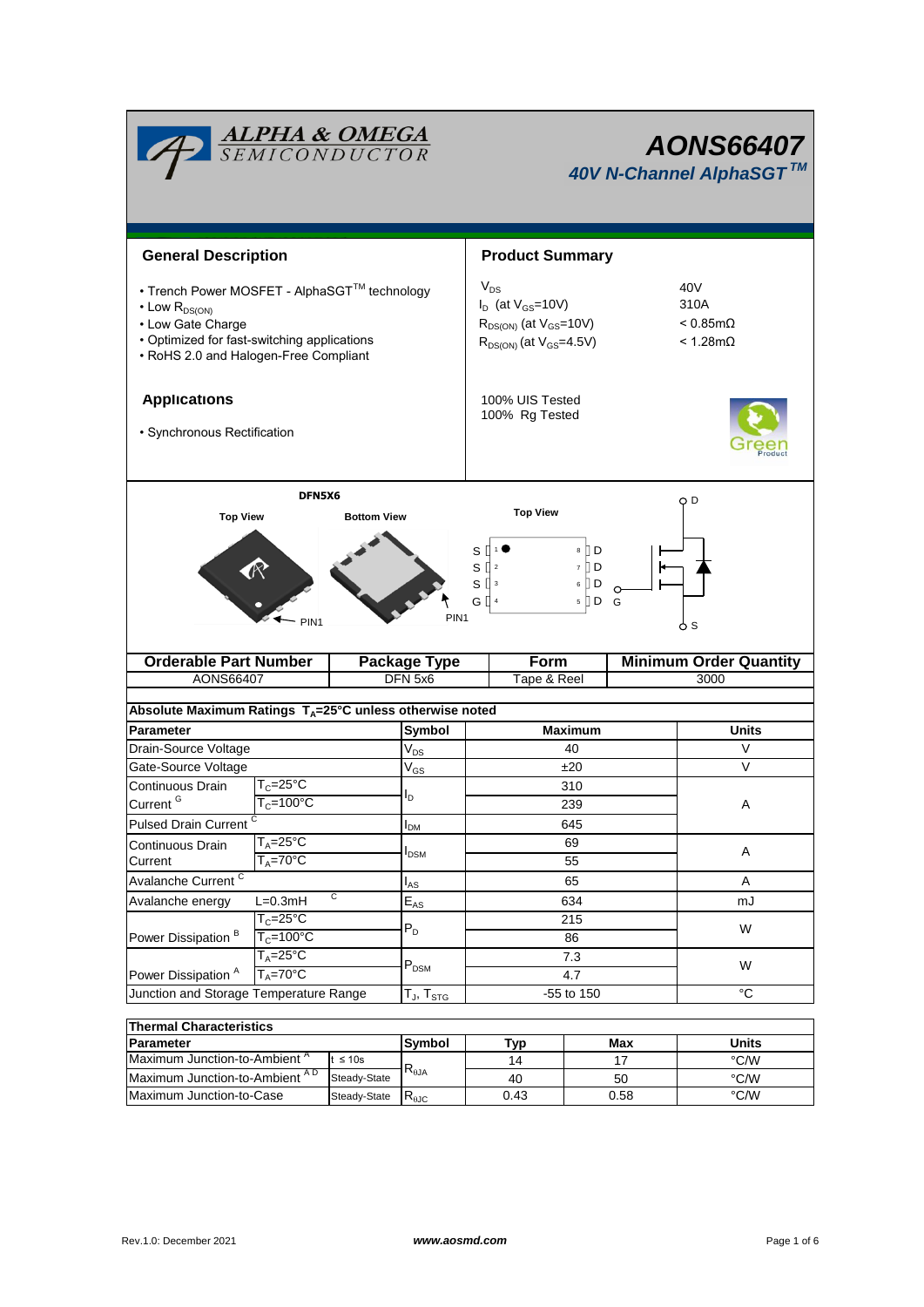

## **Electrical Characteristics (TJ=25°C unless otherwise noted)**

| <b>Symbol</b>                          | Parameter                             | <b>Conditions</b>                                                                                     |                                | Min  | <b>Typ</b> | <b>Max</b>   | <b>Units</b> |  |  |  |
|----------------------------------------|---------------------------------------|-------------------------------------------------------------------------------------------------------|--------------------------------|------|------------|--------------|--------------|--|--|--|
| <b>STATIC PARAMETERS</b>               |                                       |                                                                                                       |                                |      |            |              |              |  |  |  |
| $BV_{\underline{DSS}}$                 | Drain-Source Breakdown Voltage        | $I_D = 250 \mu A$ , $V_{GS} = 0V$                                                                     |                                | 40   |            |              | $\vee$       |  |  |  |
| $I_{DSS}$                              | Zero Gate Voltage Drain Current       | V <sub>ns</sub> =40V, V <sub>GS</sub> =0V                                                             |                                |      |            | 1            |              |  |  |  |
|                                        |                                       |                                                                                                       | $T_i = 55^{\circ}C$            |      |            | 5            | μA           |  |  |  |
| $\mathsf{I}_{\mathsf{GSS}}$            | Gate-Body leakage current             | $\overline{V_{DS}}$ =0V, V <sub>GS</sub> =±20V                                                        |                                |      |            | ±100         | nA           |  |  |  |
| $\mathsf{V}_{\mathsf{GS(th)}}$         | Gate Threshold Voltage                | $V_{DS} = V_{GS}$ , $I_D = 250 \mu A$                                                                 |                                | 1.2  | 1.75       | 2.3          | $\vee$       |  |  |  |
|                                        | Static Drain-Source On-Resistance     | $V_{GS}$ =10V, $I_{D}$ =20A                                                                           |                                |      | 0.7        | 0.85         | $m\Omega$    |  |  |  |
| $R_{DS(ON)}$                           |                                       |                                                                                                       | $T_{\parallel} = 125^{\circ}C$ |      | 1.2        | 1.45         |              |  |  |  |
|                                        |                                       | V <sub>GS</sub> =4.5V, I <sub>D</sub> =20A                                                            |                                |      | 1          | 1.28         | $m\Omega$    |  |  |  |
| $g_{FS}$                               | <b>Forward Transconductance</b>       | $V_{DS}$ =5V, $I_D$ =20A                                                                              |                                |      | 109        |              | S            |  |  |  |
| $V_{SD}$                               | Diode Forward Voltage                 | $IS=1A, VGS=0V$                                                                                       |                                |      | 0.7        | $\mathbf{1}$ | $\vee$       |  |  |  |
| ls                                     | Maximum Body-Diode Continuous Current |                                                                                                       |                                |      |            | 200          | Α            |  |  |  |
| <b>DYNAMIC PARAMETERS</b>              |                                       |                                                                                                       |                                |      |            |              |              |  |  |  |
| $C_{\text{iss}}$                       | Input Capacitance                     | V <sub>GS</sub> =0V, V <sub>DS</sub> =20V, f=1MHz                                                     |                                |      | 9030       |              | pF           |  |  |  |
| $C_{\rm oss}$                          | Output Capacitance                    |                                                                                                       |                                |      | 1550       |              | pF           |  |  |  |
| $C_{\rm rss}$                          | Reverse Transfer Capacitance          |                                                                                                       |                                |      | 110        |              | pF           |  |  |  |
| $R_{g}$                                | Gate resistance                       | $f=1$ MHz                                                                                             |                                | 0.46 | 0.93       | 1.4          | Ω            |  |  |  |
|                                        | <b>SWITCHING PARAMETERS</b>           |                                                                                                       |                                |      |            |              |              |  |  |  |
| Q <sub>g</sub> (10V)                   | <b>Total Gate Charge</b>              | V <sub>GS</sub> =10V, V <sub>DS</sub> =20V, I <sub>D</sub> =20A                                       |                                |      | 116        | 162          | nC           |  |  |  |
| $Q_g(4.5V)$                            | Total Gate Charge                     |                                                                                                       |                                |      | 51         | 71           | nC           |  |  |  |
| $\mathsf{Q}_{\text{gs}}$               | Gate Source Charge                    |                                                                                                       |                                |      | 22         |              | nC           |  |  |  |
| $\mathsf{Q}_{\underline{\mathsf{gd}}}$ | Gate Drain Charge                     |                                                                                                       |                                |      | 8          |              | nC           |  |  |  |
| $Q_{\rm oss}$                          | Output Charge                         | $V_{GS}$ =0V, $V_{DS}$ =20V                                                                           |                                |      | 62         |              | nC           |  |  |  |
| $t_{D(on)}$                            | Turn-On DelayTime                     |                                                                                                       |                                |      | 14.5       |              | ns           |  |  |  |
| $t_r$                                  | Turn-On Rise Time                     | $V_{\text{GS}} = 10V$ , $V_{\text{DS}} = 20V$ , $R_{\text{I}} = 1\Omega$ ,<br>$\rm R_{GEN} = 3\Omega$ |                                |      | 6.5        |              | ns           |  |  |  |
| $t_{D(off)}$                           | Turn-Off DelayTime                    |                                                                                                       |                                |      | 98         |              | ns           |  |  |  |
| t <sub>f</sub>                         | <b>Turn-Off Fall Time</b>             |                                                                                                       |                                |      | 11.5       |              | ns           |  |  |  |
| $\mathfrak{t}_{\text{rr}}$             | Body Diode Reverse Recovery Time      | $I_F = 20A$ , di/dt=500A/ $\mu$ s                                                                     |                                |      | 26         |              | ns           |  |  |  |
| $Q_{rr}$                               | Body Diode Reverse Recovery Charge    | $I_F = 20A$ , di/dt=500A/ $\mu$ s                                                                     |                                |      | 102        |              | nC           |  |  |  |

A. The value of R<sub>aJA</sub> is measured with the device mounted on 1in<sup>2</sup> FR-4 board with 2oz. Copper, in a still air environment with T<sub>A</sub> =25°C. The Power dissipation P<sub>DSM</sub> is based on R  $_{0.0A}$  t≤ 10s and the maximum allowed junction temperature of 150°C. The value in any given application depends on the user's specific board design.

B. The power dissipation P<sub>D</sub> is based on T<sub>J(MAX)</sub>=150°C, using junction-to-case thermal resistance, and is more useful in setting the upper<br>dissipation limit for cases where additional heatsinking is used.

C. Single pulse width limited by junction temperature  $T_{J(MAX)}$ =150°C.

D. The  $R_{qJA}$  is the sum of the thermal impedance from junction to case  $R_{qJC}$  and case to ambient.

E. The static characteristics in Figures 1 to 6 are obtained using <300 $\mu$ s pulses, duty cycle 0.5% max.

F. These curves are based on the junction-to-case thermal impedance which is measured with the device mounted to a large heatsink, assuming a<br>maximum junction temperature of T<sub>JMAX)</sub>=150°C. The SOA curve provides a single

G. The maximum current rating is package limited.

H. These tests are performed with the device mounted on 1 in<sup>2</sup> FR-4 board with 2oz. Copper, in a still air environment with T<sub>A</sub>=25°C.

APPLICATIONS OR USES AS CRITICAL COMPONENTS IN LIFE SUPPORT DEVICES OR SYSTEMS ARE NOT AUTHORIZED. AOS DOES NOT ASSUME ANY LIABILITY ARISING OUT OF SUCH APPLICATIONS OR USES OF ITS PRODUCTS. AOS RESERVES THE RIGHT TO MAKE CHANGES TO PRODUCT SPECIFICATIONS WITHOUT NOTICE. IT IS THE RESPONSIBILITY OF THE CUSTOMER TO EVALUATE SUITABILITY OF THE PRODUCT FOR THEIR INTENDED APPLICATION. CUSTOMER SHALL COMPLY WITH APPLICABLE LEGAL REQUIREMENTS, INCLUDING ALL APPLICABLE EXPORT CONTROL RULES, REGULATIONS AND LIMITATIONS.

AOS' products are provided subject to AOS' terms and conditions of sale which are set forth at: http://www.aosmd.com/terms\_and\_conditions\_of\_sale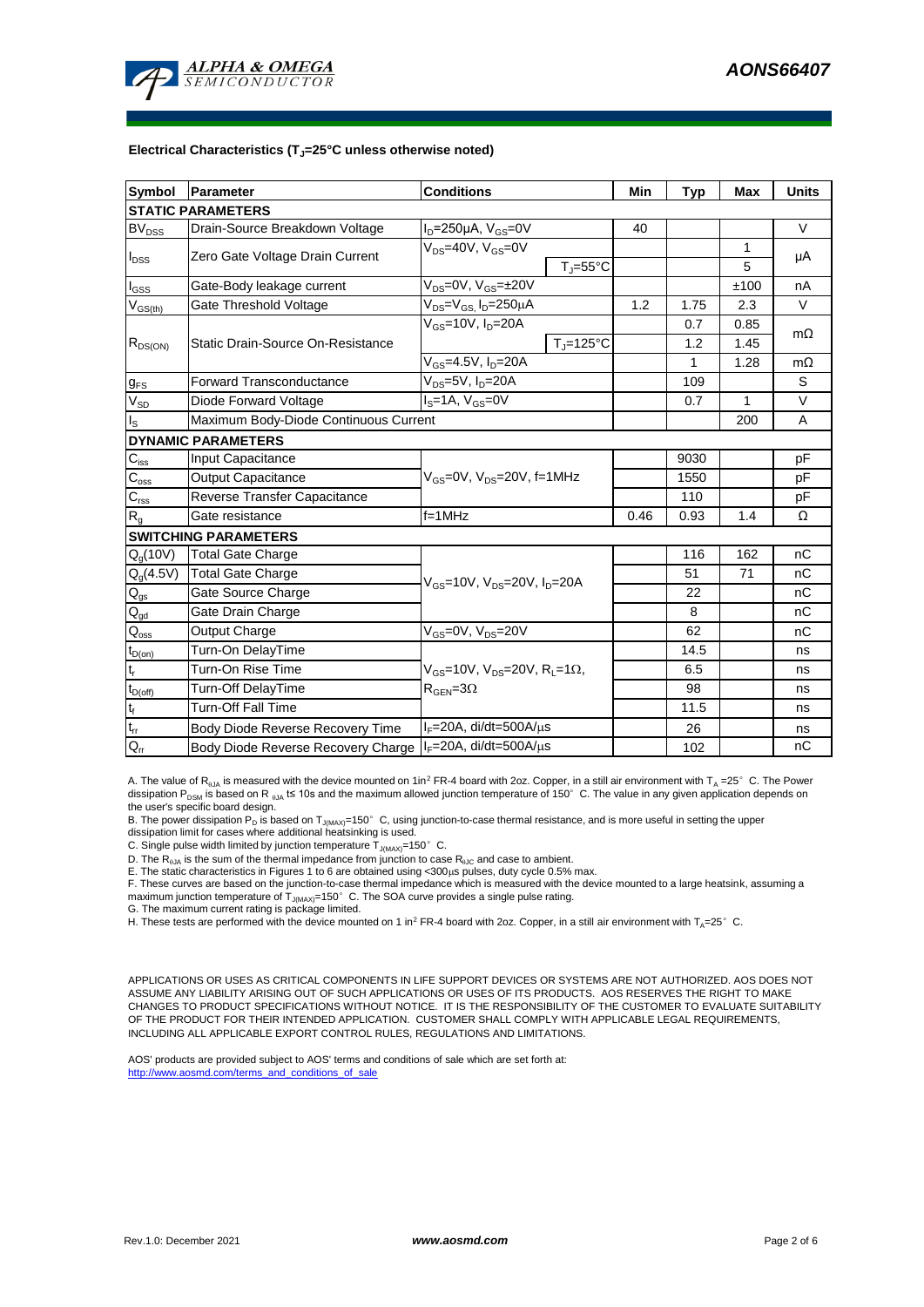

**ALPHA & OMEGA SEMICONDUCTOR** 

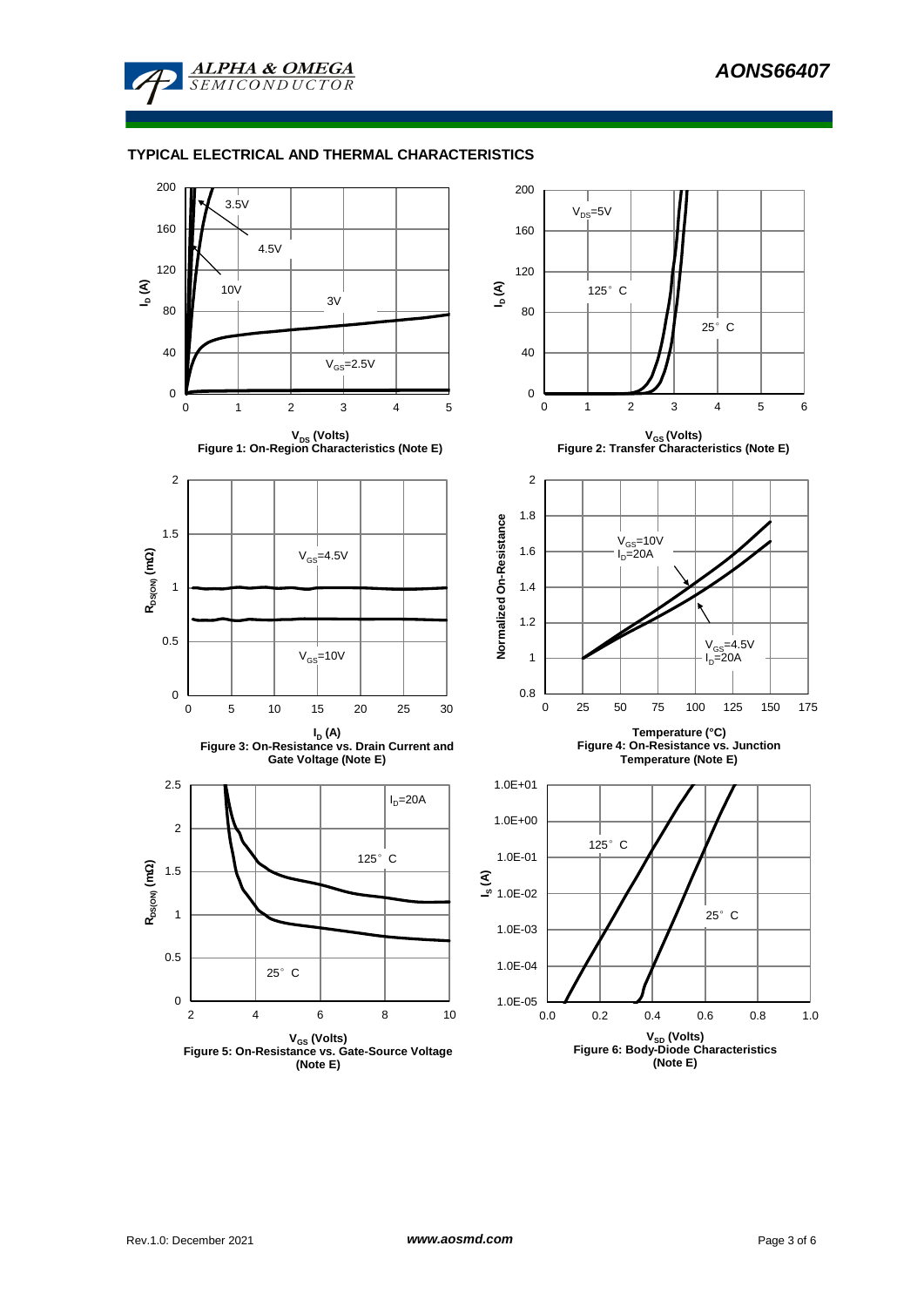

## **TYPICAL ELECTRICAL AND THERMAL CHARACTERISTICS**



**Figure 11: Normalized Maximum Transient Thermal Impedance (Note F)**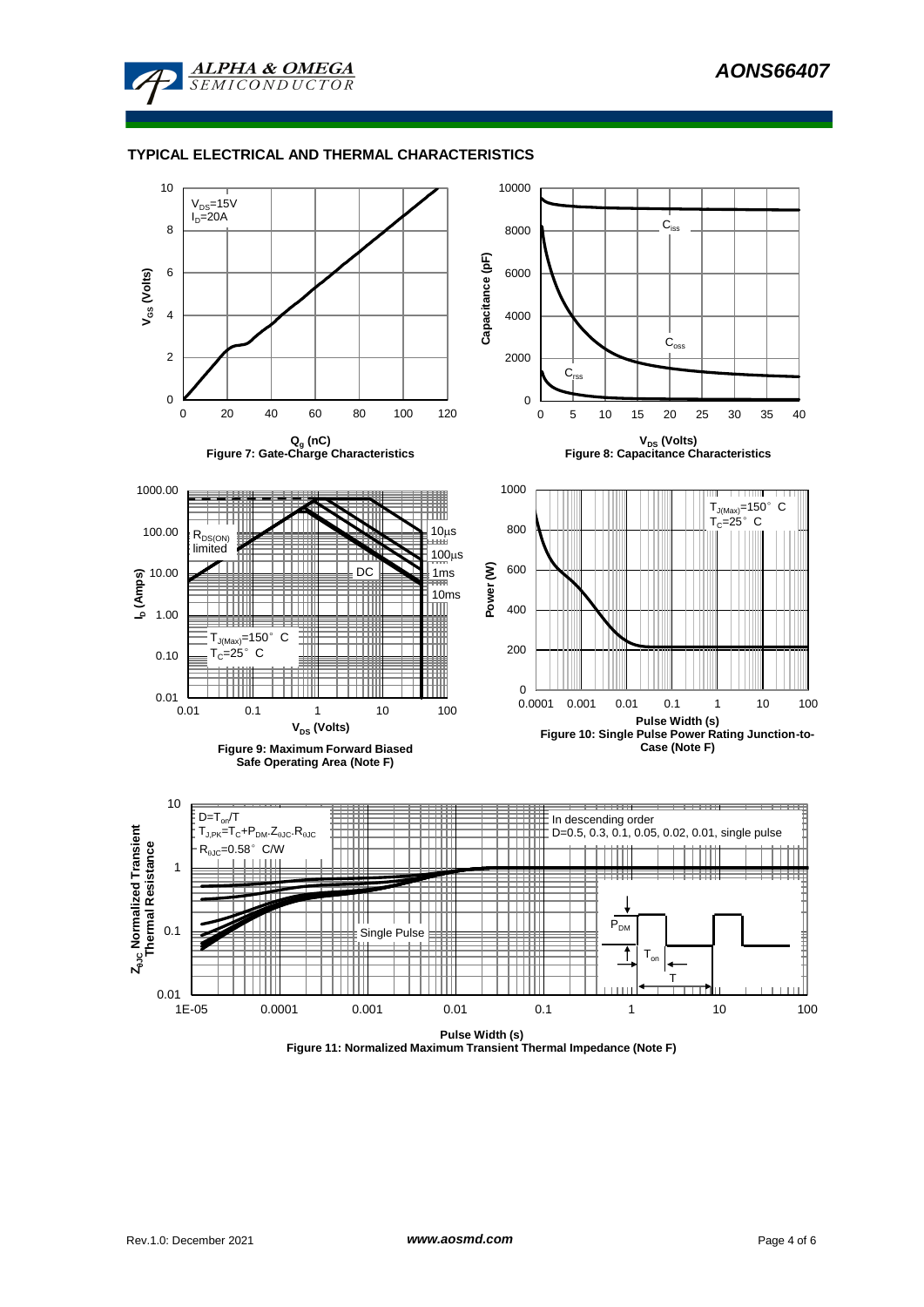

## **TYPICAL ELECTRICAL AND THERMAL CHARACTERISTICS**